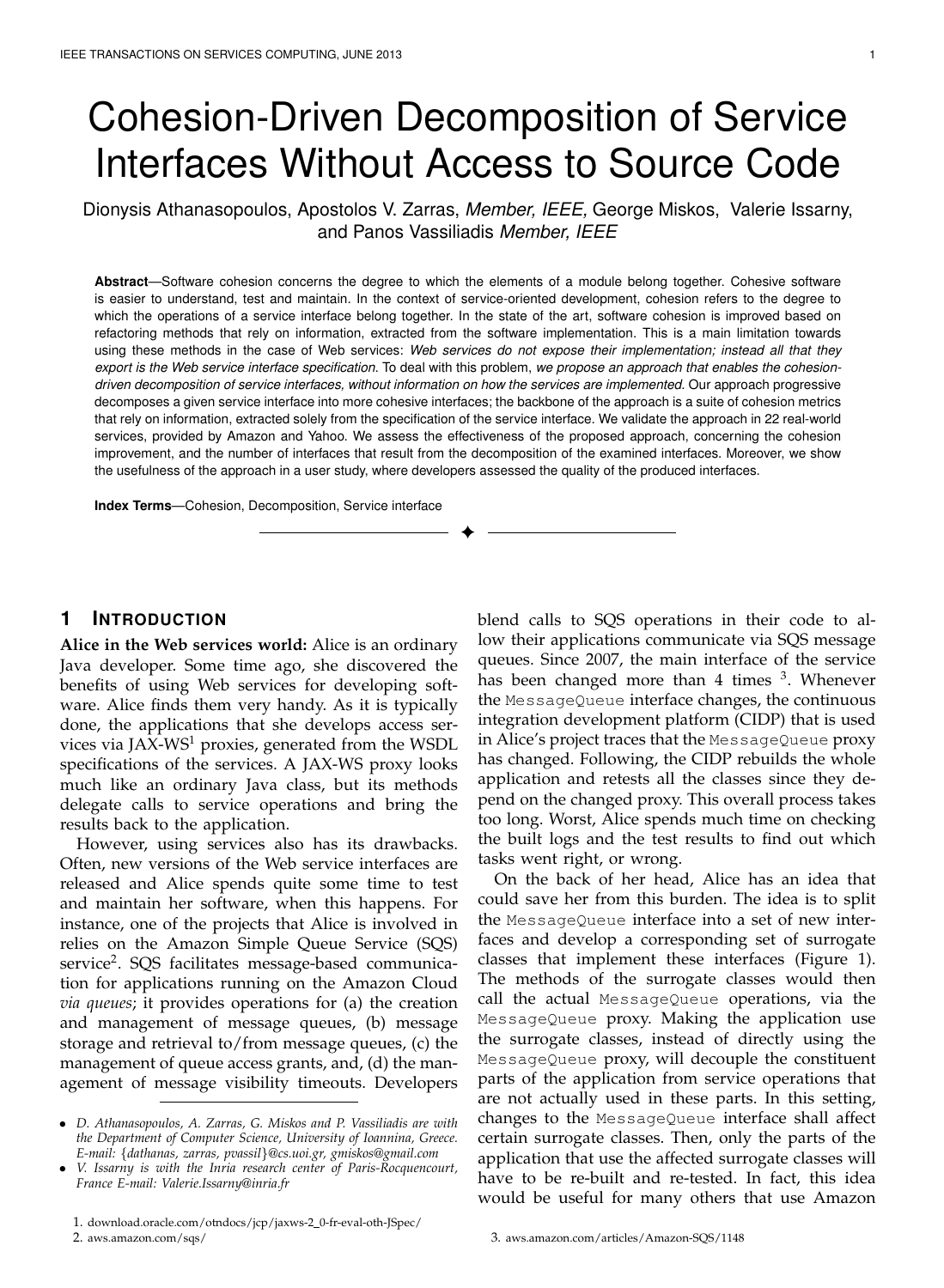

Fig. 1. A client application that relies on a cohesive decomposition of the MessageQueue interface.

SQS. So, Alice plans to make her new interfaces and the surrogate classes that implement them available as an open source Java API. Alice thinks that the same idea could also be useful in the case of services that provide a large number of operations. Amazon EC2<sup>4</sup>, for instance, provides 87 operations grouped in a single interface. Similarly, Yahoo KeywordService<sup>5</sup> provides 34 operations, grouped in a single interface. The decomposition of such large interfaces could be used to develop APIs that provide the developers with higher-level views of what the services do.

Having in mind a larger community of developers that could benefit from her idea, puts Alice into deeper thoughts about the proper splitting of service interfaces. The decomposition of service interfaces should be done in a principled way. Alice recalls the fundamental notion of *cohesion*. In general, software cohesion refers to *the degree to which the elements of a module belong together* [1]. Cohesive software is easier to understand, test and maintain. In the case of Web service interfaces, the splitting should rely on a certain notion of cohesion that reflects the relatedness of the operations which are grouped in the same interface  $[2]$ ,  $[3]$ ,  $[4]$ ,  $[5]$ ,  $[6]$ .

**Technical challenge:** Unfortunately, Alice cannot obtain her desideratum of splitting a service interface into a set of cohesive interfaces via the state of the art cohesion-driven refactoring methods [7], [8], [9], [10], [11], [12], [13], [14], [15]. On the one hand, like all Web services, the ones that Alice uses *do not expose their internals, i.e., their source code*; on the contrary, the very philosophy of Web services dictates that all that is exported by a Web service is *the Web service interface specification*. On the other hand, the cohesion-driven refactoring methods are tailored to operate by taking the source code into consideration. To overcome this problem, in this paper we propose an approach that facilitates *the cohesion-driven decomposition of service interfaces, without information on how the services are*

#### 4. aws.amazon.com/ec2/

#### *implemented*.

**Contribution**: The backbone of our approach is *a suite of cohesion metrics* for service interfaces. Specifically, to keep our approach independent from the way that cohesion is measured, we introduce *a generic cohesion metric* that quantifies the degree to which the operations of a service interface are related, based on *interface-level relations*, extracted from the service interface specification. Following, we reformulate the metrics of [6], as refinements of the generic cohesion metric; the Lack of Message-Level Cohesion (*LoCmsg*) and the Lack of Conversation-Level Cohesion (*LoCconv*), account for interface-level relations, between operations that have similar types of inputs/outputs. We further extent [6], with a new metric, which is also introduced as a refinement of the generic cohesion metric; the Lack of Domain-Level Cohesion (*LoCdom*), considers interface-level relations, between operations that are characterized by similar domain-level terms, which are extracted from the names of the operations. Our *cohesion-driven decomposition method* accepts as input a cohesion metric and a service interface. The given interface is progressively split into more cohesive interfaces. If it is no longer possible to produce more cohesive interfaces, the decomposition stops.

We have validated the proposed approach in 22 case studies that concern services provided by Amazon and Yahoo. We have evaluated the *effectiveness* of our approach concerning the cohesion improvement, and the number of interfaces that result from the decomposition of the examined interfaces. Moreover, we have assessed the usefulness of the approach in a user study, where developers evaluated the quality of the produced interfaces, as well as the success of each of the proposed cohesion metrics.

The rest of this paper is structured as follows. In Section 2, we discuss our contribution with respect to the state of the art. In Section 3, we present our metrics suite. In Section 4, we detail the *modus operandi* of the decomposition method. In Section 5, we discuss the results that we obtained. Finally, in Section 6 we summarize our contribution and discuss the future perspectives of this work.

# **2 RELATED WORK**

In this section, we discuss in further detail the contribution of our approach with respect to the state of the art. More specifically, in Section 2.1 we discuss the relation of our approach with previous efforts on software refactoring. Then, in Section 2.2 we focus on cohesion metrics that have been proposed in the object-oriented and the service-oriented paradigms.

## **2.1 Refactoring**

Refactoring is a behavior preserving changing process that improves the quality of a software system [16].

<sup>5.</sup> developer.searchmarketing.yahoo.com/docs/V6/reference/services/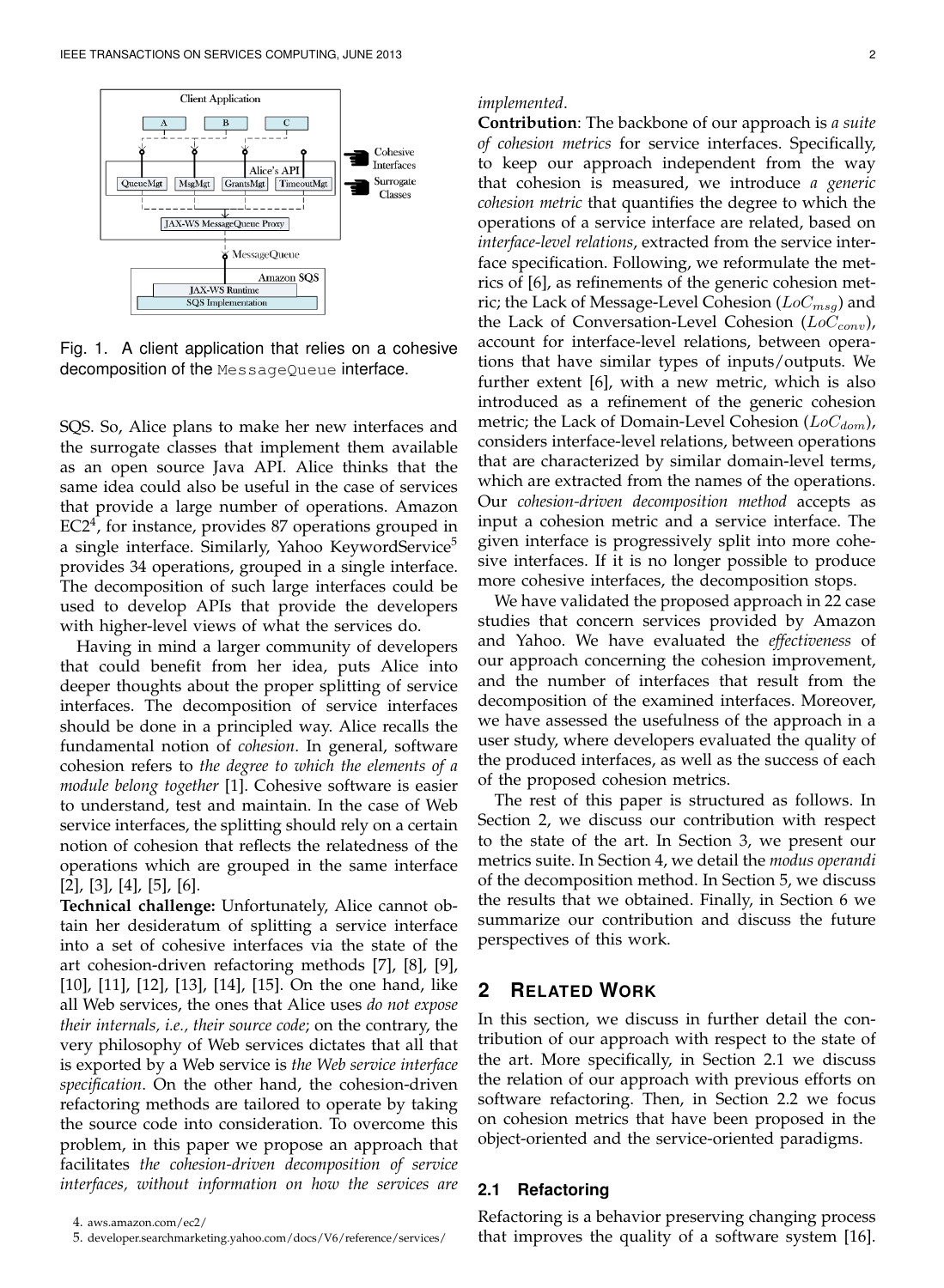For an excellent survey on refactoring the interested reader may refer to [17].

Our approach, is more closely related to metricsdriven refactoring methods, which employ metrics to discover and repair design problems. To achieve this goal, the state of the art methods rely on *implementation-level relations*, derived from source code (Appendix A, Table  $5<sup>6</sup>$ ). Specifically, in [18], Harman & Tratt focus on the improvement of coupling. To this end, they rely on dependencies between classes, quantified based on the well-known CBO metric [19]. In [8], [9] and [7], the goal is to improve the cohesion of classes, by taking into account relations between class methods and attributes (or other methods), used by the methods. Certain approaches consider the improvement of multiple quality properties. In particular, the methods proposed in [10] and [11] focus on both coupling and cohesion. The methods proposed in [12], [13] account for coupling, cohesion and code complexity. In [14] the proposed method considers the improvement of coupling, cohesion and code size. Finally, the method proposed in [15] accounts for coupling, cohesion, code complexity and size.

Concerning their *modus operandi*, the metrics-driven refactoring methods can be divided in two categories. In the first category, the methods require more involvement from the developer [8], [13], [7]. In particular, based on the values of the metrics that are considered, the methods identify possible refactorings that can improve the values of the metrics. Following, the developer is supposed to select and apply the refactoring that suits his/her preferences. In the second category, the methods do more work on behalf of the developer. These methods consider the refactoring as an iterative process. As long as the design of the classes can be improved the refactoring process keeps going. The algorithms that are used to realize the refactoring process vary. We have methods that rely on meta-heuristic optimization algorithms (e.g., hillclimbing [18], [14], simulated annealing [14], genetic algorithms [10], [12], [15]). Moreover, we have methods that are based on clustering [9].

Concerning the state of the art, *our approach is the first one that deals with the cohesion-driven decomposition of service interfaces*. We address this problem *without assuming knowledge on how the services are implemented*. Instead, we rely on *interface-level relations*, extracted from the specification of the service interfaces.

## **2.2 Cohesion Metrics**

In the early 90's Chidamber and Kemerer proposed the well-known LCOM metric (Lack of Cohesion of Methods) for measuring the cohesion of objectoriented software [19]. The interested reader may refer to [20] and [21] for two detailed surveys of the cohesion metrics that have been proposed since

6. Appendices available as supplemental material at the journal's site.

the seminal work of Chidamber and Kemerer. In the service-oriented paradigm, cohesion was recognized as an important principle of service design in several approaches that concern the overall service-oriented development methodology [2], [3], [4]. The first efforts for measuring cohesion have been made in the work of Perepletchikov et al. [5]. The first study that investigated the issue of cohesion in the case of real-world services is reported in Athanasopoulos & Zarras [6]. Finally, another interesting work that concerns the cohesion of services is presented in [22].

In the object-oriented paradigm, the majority of the cohesion metrics measure the degree to which the methods of a class are related based on implementation-level relations (Appendix A, Table 6). Two class methods are considered as being related if they use common class attributes (or methods). In the object-oriented paradigm, we also have cohesion metrics that assess the relatedness of methods based on interface-level relations. In these metrics, two methods are considered as being related if they have parameters of the same type.

In the service-oriented paradigm, the SIIC metric [5] measures the relatedness of service operations, with respect to implementation-level relations. The value of SIIC for a service is the fraction of the number of the common service implementation elements used by the service operations, over the total number of service implementation elements used by the service operations. Similarly, the SCV metric [22] also relies on implementation-level relations. The value of SVC for a service is the normalized sum of the relatedness values that characterize the business entities, used by the service operations. A business entity is an information entity used by the service operation; the relatedness between business entities is calculated using a mathematical method called Singular Value Decomposition (SVD). SIDC and SISC [5] rely on interface-level relations. In particular, the value of SIDC for a service is the normalized sum of the pairs of service operations that have at least one input parameter type in common, and the pairs of service operations that have the same return type. The value of SISC is the fraction of the pairs of service operations that have sequential dependencies, over the total number of pairs; a sequential dependency signifies that the output of one operation satisfies the input of another operation. The SIUC metric [5], also operates at the interface-level. The value of SIUC for a service is the normalized sum of the number of service operations that are used by the clients of the service.

Our cohesion metrics focus on interface-level relations, because implementation-level information is typically not exposed by the services. For the same reason, we do not consider information concerning the usage of operations by the service clients. *LoCmsg* and *LoCconv* are more closely related with SIDC and SISC, in the sense that these metrics also focus on the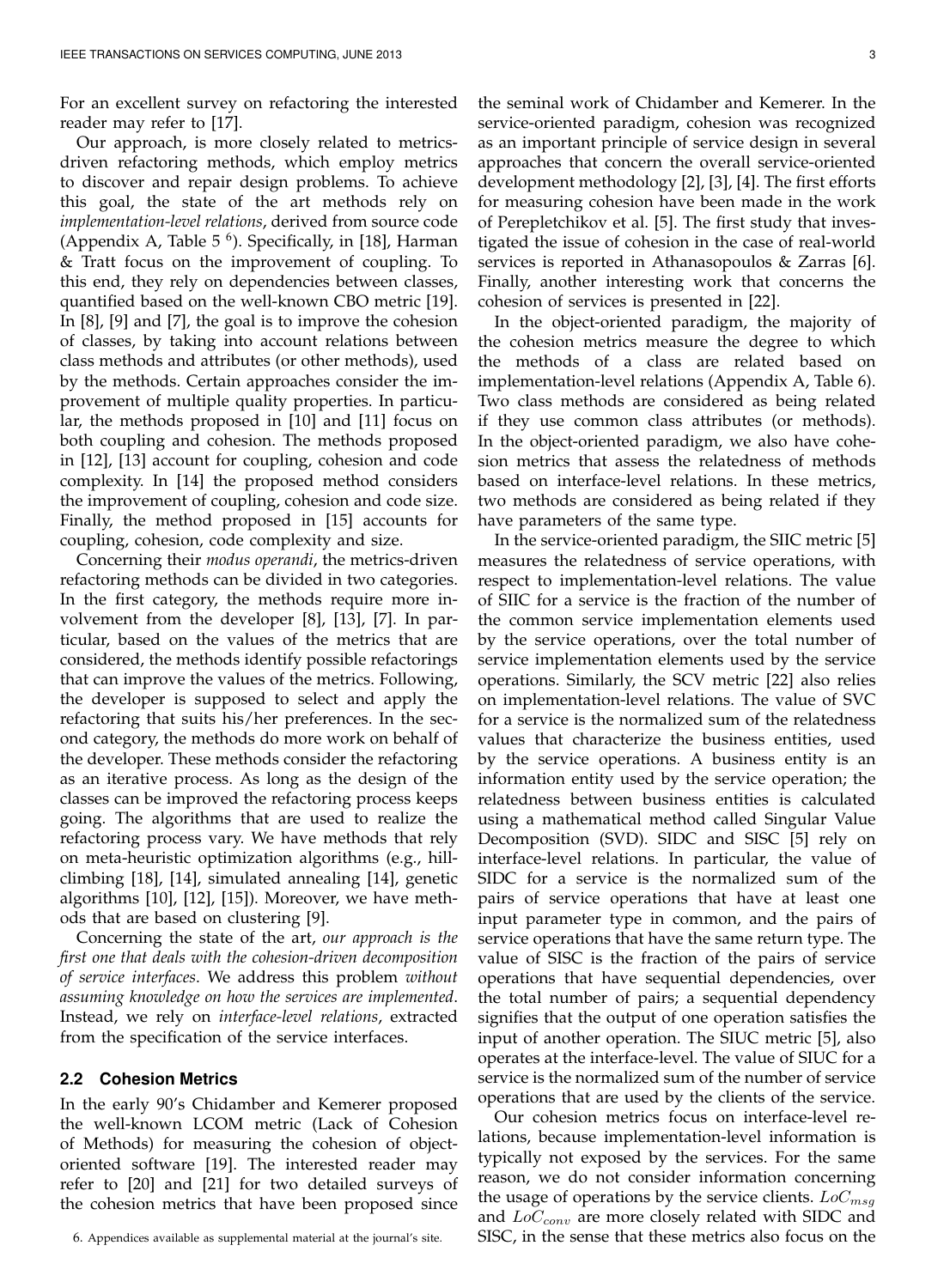input/output parameters of service operations. SIDC and SISC consider equality between parameter types. On the other hand, *LoCmsg* and *LoCconv* consider *similarity between parameter types*. The *LoCdom* metric follows *a completely different direction* for measuring the cohesion of service interfaces, as it relies on relations between operations that are characterized by similar domain-level terms, which are extracted from the names of the operations.

The specification of service interfaces may further include ontology-based annotations (e.g.,  $SA\text{-}WSDL^7$ ). At this stage, our metrics take into account the parts of the specification of service interfaces, concerning their names and input/output parameters. Nevertheless, the extension of the metrics to account for ontologybased annotations is an interesting issue for future research that can be achieved based on the recent advances in the field of ontology-based similarity and cohesion metrics (e.g., [23]).

From a broader perspective, our metrics are related with similarity-based cohesion metrics that have been employed in document clustering techniques (e.g., [24]). Nevertheless, the specification of a service interface is a document that has a specific structure and semantics and our metrics are tailored to these aspects.

# **3 INTERFACE-LEVEL COHESION METRICS**

In this section, we focus on the cohesion metrics that we employ for the decomposition of service interfaces. In Section 3.1, we introduce *a generic cohesion metric*, *LoC∗*, that quantifies the lack of cohesion of a service interface, based on *a generic similarity function*, *OpS∗*, between operations. In Section 3.2, we define three concrete refinements of the generic cohesion metric that rely on corresponding concrete similarity functions, which account for different kinds of interfacelevel relations between operations. In Appendix B, we validate the metrics with respect to the theoretical framework of Briand et al. [25].

#### **3.1 Basic Concepts**

Our overall approach for measuring cohesion is based on a generic view of the notion of service interface, which is given in the following definition.

*Definition 1:* **(Service interface)** A service interface, *si*, is characterized by a name and a set of operations, *si.O* (Table 1(1)). An *operation* is characterized by a *name*, an *input message* and an *output message* (Table 1(2)). A *message* is a set of parameters (Table 1(3)). Each *parameter* has a *name* and a *type*, which may be either an XML build-in type, or an XML complex type (Table 1(4)).

To measure cohesion, we further employ the concept of *interface-level graph*, which represents the





Fig. 2. The meaning of *LoC∗*.

interface-level relations between the operations of a given service interface. In general, two operations are related if their properties (e.g., names, parameters) are similar to some extent, according to a particular similarity function. More formally, the definition of the interface-level graph, with respect to a generic similarity function, *OpS∗*, is given below.

*Definition 2:* **(Interface-level graph)** An interfacelevel graph,  $G_{si}^* = (V_{si}, E_{si}, OpS_*)$ , for a service interface, *si*, and a similarity function, *OpS<sup>∗</sup>* : *si.O×si.O →* [0*,* 1] that reflects the degree to which the operations of *si* are related, is a weighted graph with the following properties (Table 1(5)): (a) the nodes, *Vsi*, of the graph represent the operations of *si*; (b) the edges, *Esi*, of the graph represent interface-level relations between pairs of operations; (c) an edge,  $(op_i, op_j)$ , belongs to  $E_{si}$ , iff  $OpS_*(op_i, op_j) > 0$ ; the weight that characterizes the edge is  $OpS_*(op_i, op_j)$ .

## TABLE 1 Basic concepts.

$$
si = (name: string, O) \tag{1}
$$

$$
O = \{op: operation\}
$$
  
operation = (name: string, (2)

$$
in: message, out: message) \\
$$

$$
message = \{p : parameter\} \tag{3}
$$

$$
parameter = (name: string, type: anyType)
$$
(4)  

$$
G^* = (V_4, E_4, OnS_4)
$$
(5)

$$
G_{si}^{*} = (V_{si}, E_{si}, OpS_{*})
$$
(5)  

$$
LoC_{*}(si, OpS_{*}) = 1 - \frac{\sum_{(op_{i}, op_{j}) \in E_{si}} OpS_{*}(op_{i}, op_{j})}{\frac{|V_{si}| * (|V_{si}| - 1)}{2}}
$$
(6)

Ideally, a service interface, *si*, would be fully cohesive if every operation of *si* is related with all the others and the similarity between every pair of operations is maximum (Figure 2, left). To this end, we define an ideal interface-level graph as follows.

*Definition 3:* **(Ideal interface-level graph)** The  $i$ deal interface-level graph  $G^*_{ideal} = (V_{si}, E_{ideal}, OpS_*$ for a service interface, *si*, has two properties: (1)  $G^*_{ideal}$  is complete; (2) for all,  $(op_i, op_j)$  ∈  $E_{ideal}$ *,*  $OpS_{*}(op_{i}, op_{j}) = 1$ .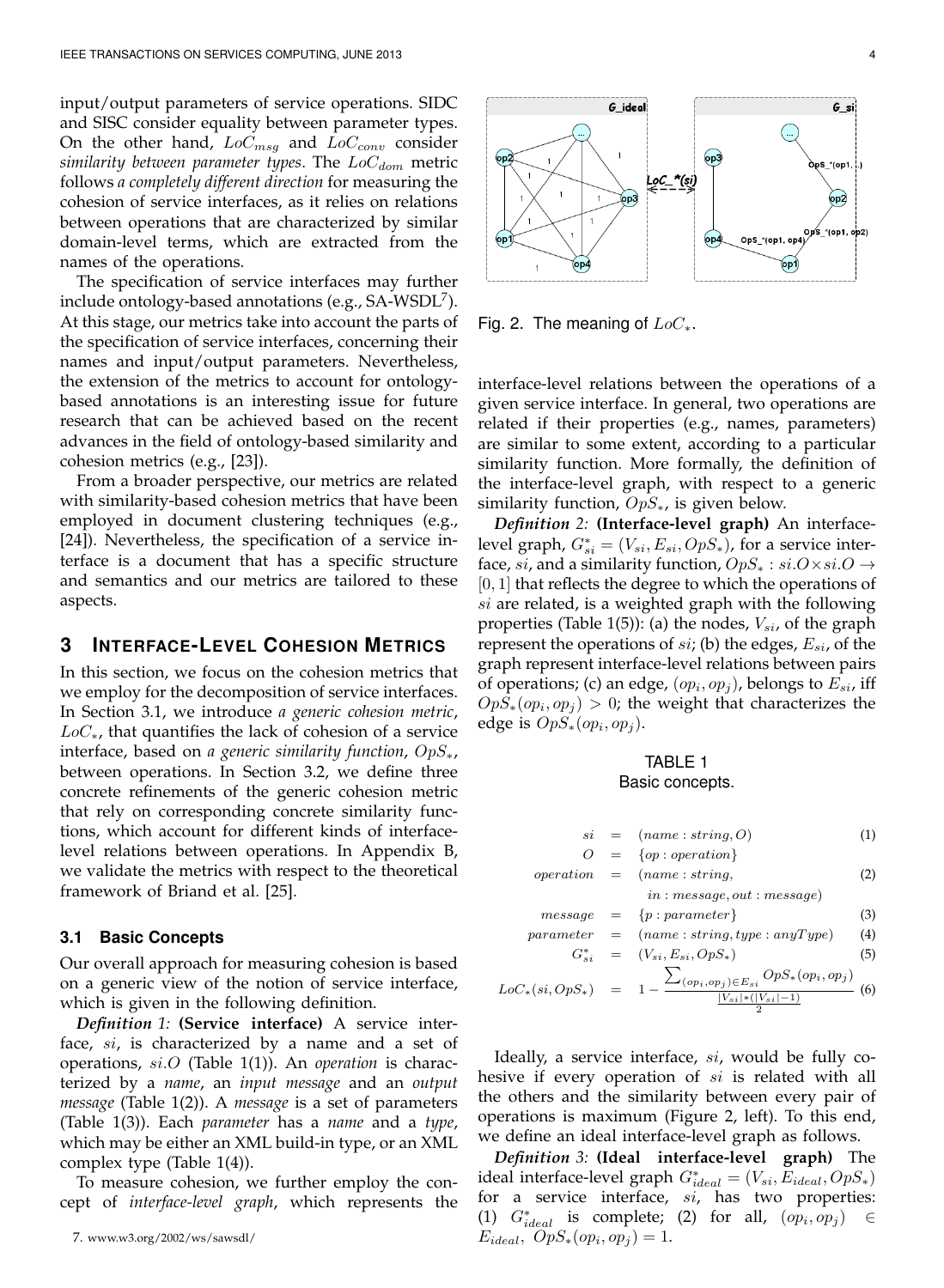Intuitively, the lack of cohesion for a service interface, *si*, measures the amount of transformation that the actual interface-level graph  $G_{si}^* = (V_{si}, E_{si}, OpS_*)$ of *si* (Figure 2, right) must withstand to become identical to the ideal graph, *G<sup>∗</sup> ideal* (Figure 2, left). This practically amounts to adding the missing edges and complementing the weights of the existing edges to become equal to 1.

*Definition 4:* **(Lack of interface-level cohesion)** The lack of cohesion of a service interface *si*, *LoC∗*(*si, OpS∗*), is defined as the relative difference between the ideal interface-level graph,  $G^*_{ideal}$ , and the interface-level graph,  $G_{si}^*$ , as follows:  $LoC$ <sup>\*</sup>(*si*,  $OpS$ <sup>\*</sup>) =  $|E_{ideal}|$  −  $\sum_{(op_i, op_j) \in E_{si}}^{q} (OpS_*(op_i, op_j))$  $\frac{op_j \cup E_s}{|E_{ideal}|}$ . Given that  $|E_{ideal}|$  =  $\frac{|V_{si}|*(|V_{si}|-1)}{2}$ , with simple

algebraic calculations we get the formula that is given in Table 1(6).

#### **3.2 Metrics Definitions**

The proposed cohesion metrics refine the generic definition of *LoC<sup>∗</sup>* that was given in Section 3.1. In particular, the definitions of the metrics that we provide in the following paragraphs employ the notion of interface-level graph; the interface-level graph that is used for each metric relies on a different similarity function between operations.

#### *Message-Level Cohesion*

The notion of *message-level cohesion* assumes that two operations are related if their input (respectively, output) messages are similar. To measure the similarity between two messages we employ the notion of *message-level graph* that is defined below.

*Definition 5:* **(Message-level graph)** A messagelevel graph,  $G_m = (V_m, E_m)$ , for a message, m, is a graph representation of the structure of *m*. The nodes of  $V_m$  are partitioned in three disjoint subsets  $V_m =$ *V*<sup>*m*</sup> *∪ V*<sup>*m*</sup><sub>*m*</sub>, defined as follows: (a) *V*<sup>*µ*</sup><sub>*m*</sub> = {*v*<sub>*µ*</sub>}, a single node representing the message itself, (b)  $V_m^p$ , a set of nodes, one per parameter of the message, and, (c)  $V_m^t$ , a set of nodes representing the elements of the structure of the parameter types. All edges of the graph, *E<sup>m</sup>* denote whole-part relationships.

An explanation of Def. 5 is also worth here, concerning the types of the parameters:  $V_m^t$  includes nodes that represent primitive XML elements, or complex XML elements that consist of further (primitive or complex) XML elements. Bear in mind, that due to the XML nature of these types, they can contain cycles (thus, in general, they are graphs and not trees). Moreover, note that as in [6] nodes that correspond to generic meta-data elements are not included in a message-level graph, because they are not related to a particular service functionality.

Intuitively, two messages are similar if they have common parameters, or similar types of parameters. As parameter types are complex XML elements,

whose specification comprises references to common subordinate (primitive or complex) XML elements, the message-level graphs of two similar messages contain a common subgraph that reflects the degree to which they are similar.

*Definition 6:* **(Message similarity)** The similarity between the two messages,  $m_i$ ,  $m_j$ , (Table 2(1)) is measured with respect to the message-level graphs,  $G_{m_i}$ ,  $G_{m_j}$ , of  $m_i$ ,  $m_j$ . Specifically, let  $G_{m_i \cap m_j}$  =  $(V_{m_i \cap m_j}, E_{m_i \cap m_j})$  denote the maximum common subgraph of  $G_{m_i}$ ,  $G_{m_j}$  that represents a syntactically correct XML schema. Moreover, let  $G_{m_i \cup m_j}$  =  $(V_{m_i \cup m_j}, E_{m_i \cup m_j})$  be the union of  $G_{m_i}$ ,  $G_{m_j}$  (i.e.,  $V_{m_i \cup m_j} = V_{m_i} \cup V_{m_j}$  and  $E_{m_i \cup m_j} = E_{m_i} \cup E_{m_j}$ ). Then, the similarity,  $MsgS(m_i, m_j)$ , between  $m_i$  and  $m_j$  is the number of nodes of  $G_{m_i \cap m_j}$ , divided by the number of nodes of  $G_{m_i \cup m_j}$ .



(a) Messages of the GetQueueAttributes operation.



(b) Messages of the SetQueueAttributes operation.

Fig. 3. Examples of message-level graphs for MessageQueue.

The maximum common subgraph problem involves finding the largest subgraph of a graph  $G_{m_i}$  that is isomorphic to a subgraph of a graph *G<sup>m</sup><sup>j</sup>* [26]. Solving the problem for two message-level graphs is simple; we match each subset of the nodes of  $G_{m_i}$  to its respective subset of  $G_{m_j}$ ; as the nodes are uniquely labeled, the isomorphism is directly deduced by the nodes' labels.

Taking a step further, we define the message-level similarity between two operations as follows.

*Definition 7:* **(Message-level operation similarity)** The message-level similarity, *OpSmsg*, between two operations,  $op_i, op_j \in si.O$  of a service interface,  $si$ , is the average of (Table 2(2)):

1) the similarity between the input messages of *op<sup>i</sup>* and *op<sup>j</sup>* and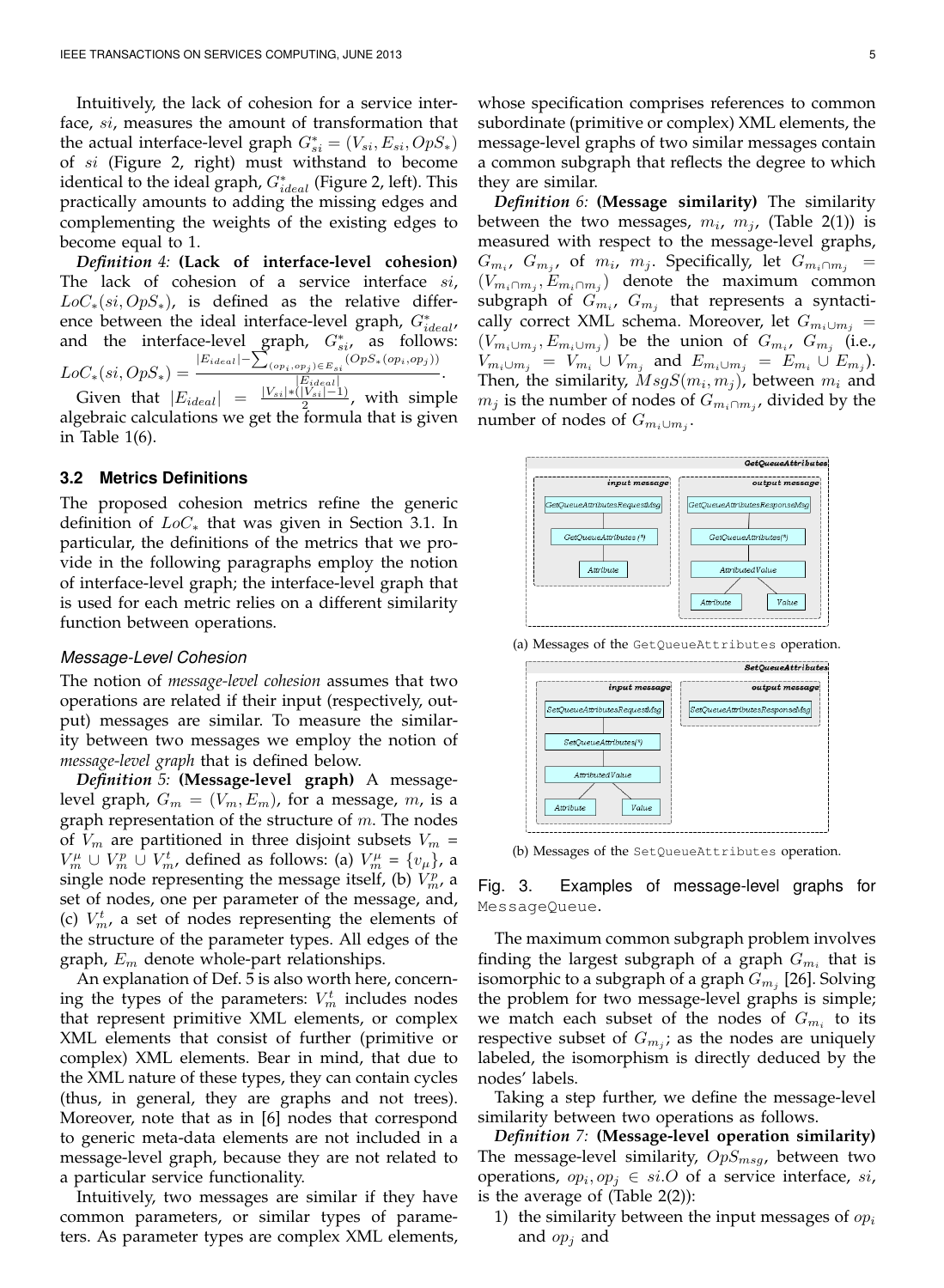2) the similarity between the output messages of  $op_i$  and  $op_j$ .

Taking the example of Amazon SQS, Figure 3(a) shows the message-level graph for the input message of the GetQueueAttributes operation. The GetQueueAttributesRequestMsq node represents the message. The GetQueueAttributes node is a parameter that comprises of sequence of attributes. The Attribute node represents a primitive XML string element. Figure 3(a), further gives the message-level graph for the output message of the GetQueueAttributes operation. The GetQueueAttributesResponseMsg node represents the message. The GetQueueAttributes node represents a parameter that comprises a sequence of attribute value pairs. The AttributedValue node represents a complex XML element, which consists of two primitive XML string elements, represented by the Attribute and the Value nodes. Similarly, Figure 3(b) gives the message-level graphs for the input and the output messages of the SetQueueAttributes operation.

The maximum common subgraph for the messagelevel graphs of the two input messages comprises only the Attribute node. The union of the two graphs consists of 7 nodes. Hence, the similarity between the two input messages is  $\frac{1}{7}$ . On the other hand, the message-level graphs of the two output messages have nothing in common. Thus, the similarity between the two output messages is 0. Overall, the message-level similarity between the two operations is  $\frac{\frac{1}{7}+0}{2}$ .

Based on the message-level similarity between operations, we refine the *LoC<sup>∗</sup>* metric.

*Definition 8:* **(Lack of message-level cohesion)** For a service interface, *si*, the lack of message-level cohesion, *LoCmsg*(*si*), is an alias for *LoC∗*(*si, OpSmsg*). Specifically, *LoCmsg*(*si*) measures the relative difference between the interface-level graph,  $G_{si}^{msg}$  = (*Vsi, Esi, OpSmsg*), defined based on the message-level similarity function, *OpSmsg*, and the ideal interfacelevel graph,  $G^{msg}_{ideal}$ .



 $\operatorname{\sf Fig. 4.}$   $G^{msg}_{MessageQueue}$  for <code>MessageQueue.</code>

Figure 4, gives the interface-level graph for the MessageQueue interface that is derived with respect to *OpSmsg*. For presentation purposes the edges' width is proportional to the similarity between the operations. We see that the graph is not complete. Moreover, the message-level relations between the operations are weak; the similarities between the operations range from 0.07 to 0.21. Overall, the lack of message-level cohesion is *LoCmsg*(*MessageQueue*) = 0*.*98.

# TABLE 2 Similarity functions.

$$
MsgS(m_i, m_j) = \frac{|V_{m_i \cap m_j}|}{|V_{m_i \cup m_j}|} \tag{1}
$$

$$
OpS_{msg}(op_i, op_j) = \frac{MsgS(op_i.in, op_j.in)}{2} + (2)
$$
  

$$
MsgS(op_i.out, op_j.out)
$$

$$
OpS_{conv}(op_i, op_j) = \frac{MsgS(op_i.in, op_j.out)}{2} + (3)
$$

*MsgS*(*opi.out, op<sup>j</sup> .in*)

$$
OpS_{dom}(op_i, op_j) = \frac{|T_{op_i} \cap T_{op_j}|}{|T_{op_i} \cup T_{op_j}|} \tag{4}
$$

### *Conversation-Level Cohesion*

The notion of *conversation-level cohesion* assumes that an operation is related with another if the former's input (respectively output) message is similar with the latter's output (respectively input) message. More formally, we define the conversation-level similarity between two operations as follows.

*Definition 9:* **(Conversation-level operation similarity)** The conversation-level similarity between two operations,  $op_i, op_j \in si.O$ , of a service interface,  $si$ , is the average of (Table 2(3)):

- 1) the similarity between the input message of *op<sup>i</sup>* and the output message of *op<sup>j</sup>* and
- 2) the similarity between the output message of *op<sup>i</sup>* and the input message of *op<sup>j</sup>* .

Returning to our example, the input message of GetQueueAttributes (Figure 3(a)) and the output message of SetQueueAttributes (Figure 3(b)), have nothing in common. On the other hand, the maximum common subgraph for the output message of GetQueueAttributes and the input message of SetQueueAttributes includes three nodes (AttributedValue, Attribute and Value). Hence, the conversation-level similarity between the two operations is  $\frac{\frac{3}{7}+0}{2}$ .

Given the conversation-level similarity between operations, we introduce the following refinement of the *LoC<sup>∗</sup>* metric.

*Definition 10:* **(Lack of conversation-level cohesion)** For a service interface, *si*, the lack of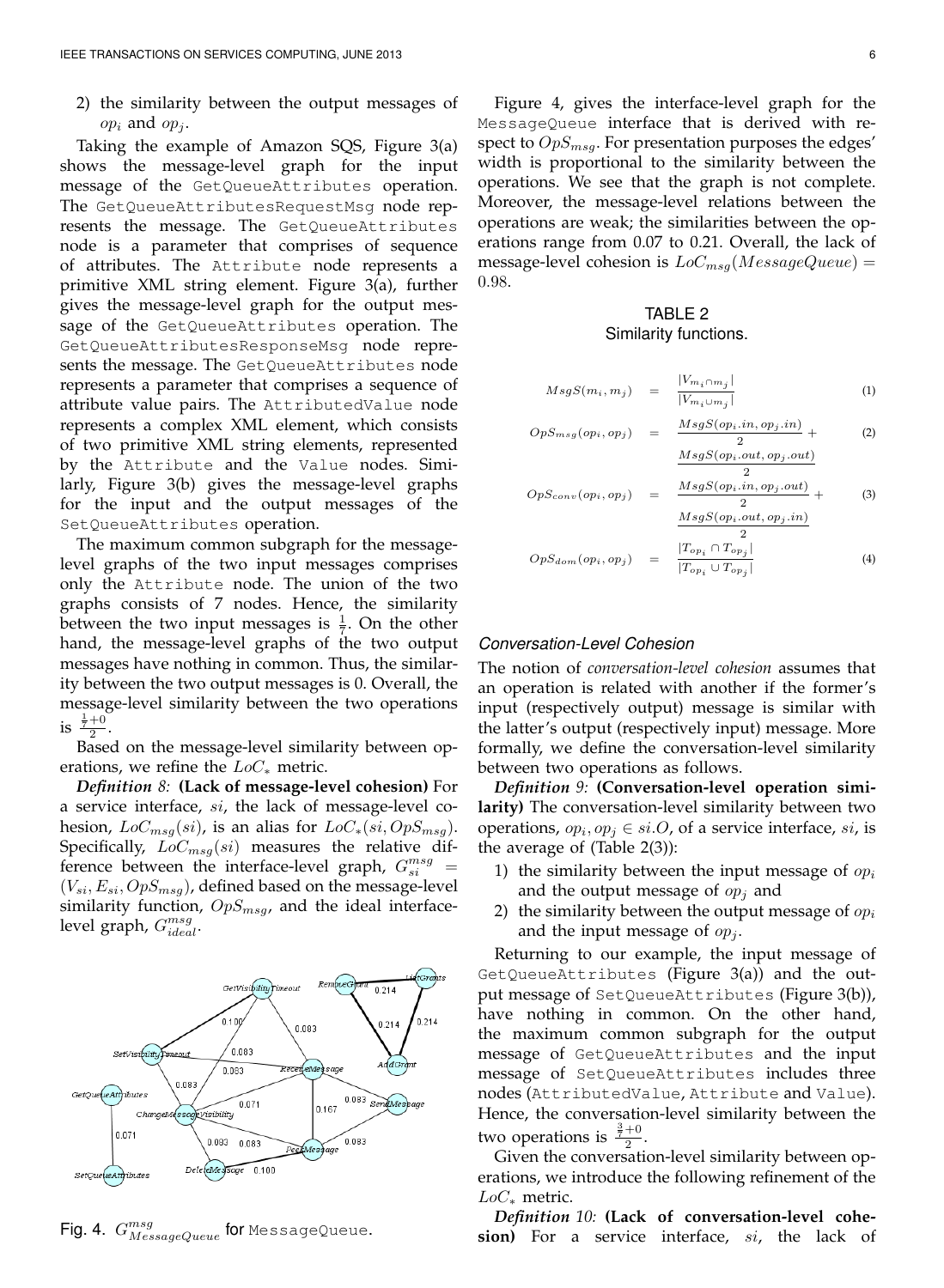conversation-level cohesion, *LoCconv*(*si*), is an alias for *LoC∗*(*si, OpSconv*). In particular, *LoCconv*(*si*) measures the relative difference between the interface- $\text{level graph}, G_{si}^{conv} = (V_{si}, E_{si}, OpS_{conv})$ , defined with respect to the conversation-level similarity function,  $OpS_{conv}$ , and the ideal interface-level graph,  $G_{ideal}^{conv}$ .



Fig. 5. *Gconv* for MessageQueue.

Regarding our example, the interface-level graph that shows the conversation-level relations for the MessageQueue interface is given in Figure 5. As in the case of message-level cohesion, the graph is not ideal. The overall lack of conversation-level cohesion is  $LoC_{conv}(MessageQueue) = 0.98$ .

## *Domain-Level Cohesion*

The basic intuition behind the notion of *domain-level cohesion* is that the names of the operations that are provided by a service reflect what these operations do. More specifically, the names of the operations comprise *terms that correspond to certain actions* (e.g., set, get) and *terms that correspond to concepts of the domain that is targeted by the service* (e.g., queue, attribute, message). Based on this intuition, two operations are considered as being related if their names share domain-level terms.

In our approach, we assume that the names of the operations follow standard naming conventions of widely adopted coding styles; we extract the domainlevel terms from the names of the operations based on this assumption. Following standard naming conventions is quite typical in practice in the case of major service providers. For instance, the Amazon services follow the PascalCase coding style<sup>8</sup> (the names of operations are sequences of terms with the first letter of each term being capitalized). On the other hand, the Yahoo services follow the Java coding style<sup>9</sup>. Then*,* we measure the domain-level similarity between two operations with the following similarity function.

*Definition 11:* **(Domain-level operation similarity)** Let  $T_{op_i}$  and  $T_{op_j}$  denote the sets of the domain-level terms that are extracted from the names of two operations,  $op_i, op_j \in si.O$ , of a service interface,  $si$ . The domain-level similarity between the two operations (Table 2(4)) is the Jaccard similarity for  $T_{op_i}$  and  $T_{op_j}$ (i.e., the size of the intersection divided by the size of the union of  $T_{op_i}$  and  $T_{op_j}$ ).

Getting back to our example, the name of GetQueueAttributes consists of the action term Get, which is related with two domain-level terms, Queue and Attributes. The name of SetQueueAttributes comprises the action term Set, which is also related with Queue and Attributes. Therefore, the domain-level similarity between the two operations is  $\frac{2}{2}$ .



Fig. 6. *Gdom MessageQueue* for MessageQueue.

The refinement of the *LoC<sup>∗</sup>* metric, with respect to the domain-level similarity between two operations, is given below.

*Definition 12:* **(Lack of domain-level cohesion)** The lack of domain-level cohesion, *LoCdom*(*si*), for a service interface, *si*, is an alias for *LoC∗*(*si, OpSdom*). *LoCdom*(*si*) measures the relative difference between the interface-level graph,  $G_{si}^{dom} = (V_{si}, E_{si}, OpS_{dom})$ , defined with respect to the domain-level similarity function, *OpSdom*, and the ideal interface-level graph, *Gdom ideal*.

Concerning our example, in Figure 6, we have the interface-level graph that shows the domainlevel relations for the MessageQueue interface. As in Figures 4 and 5 the graph is not complete. However, the domain-level relations are generally strong; the similarities between operations range from 0.3 to 1. Overall, the lack of domain-level cohesion is  $LoC_{dom}(MessageQueue) = 0.81.$ 

<sup>9.</sup> www.oracle.com/technetwork/java/codeconventions-135099.html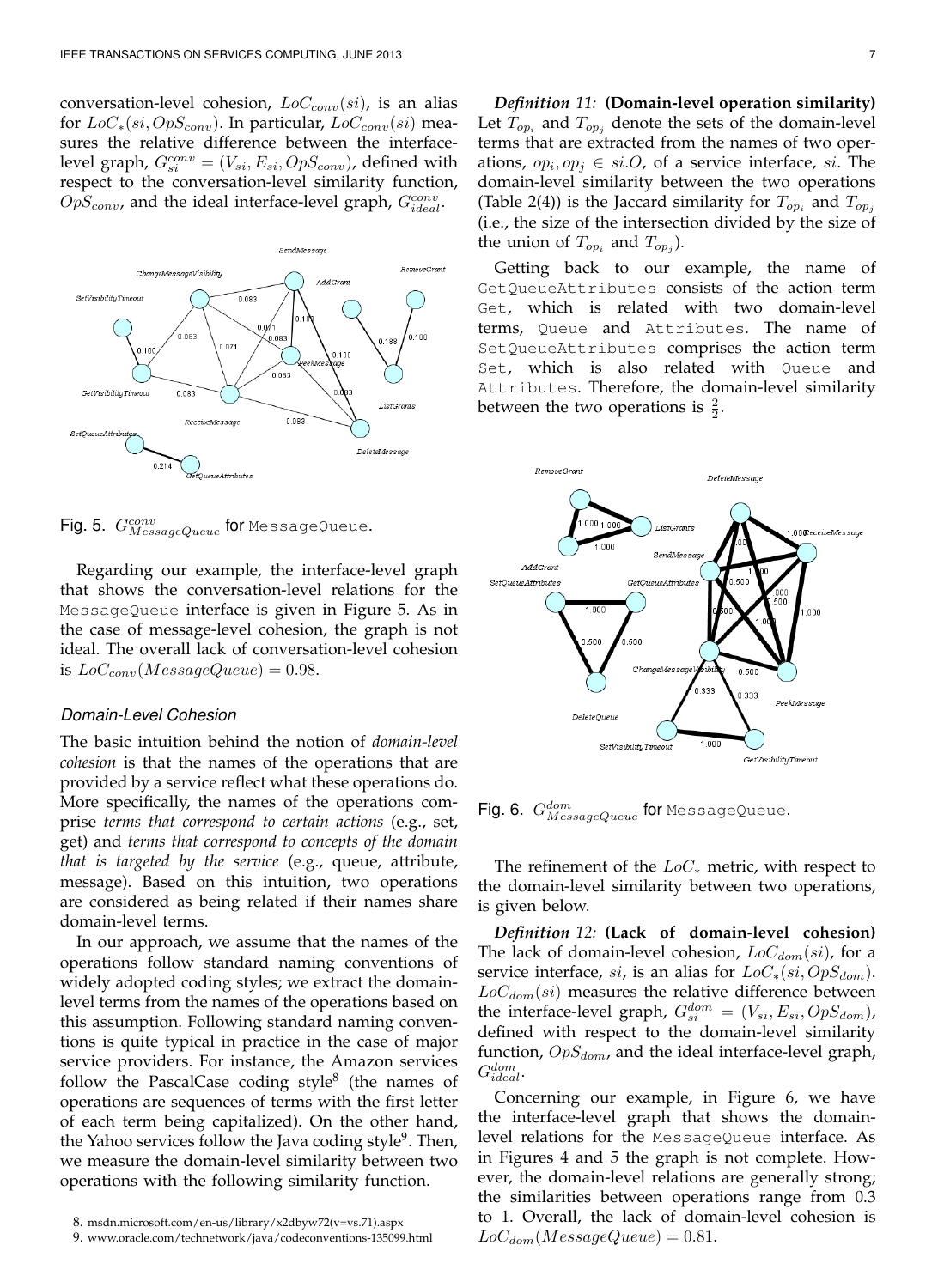**Algorithm 1**: *decomposeInterf ace*()

**Input:** *si* : *Interface* **/\*** An interface that is decomposed in more cohesive interfaces **\*/**

- **Output:**  $R_I = \{r : Interface\}$  /\* The produced set of interfaces \*/
	- 1. **var** *Q* : *Queue* **/\*** A queue that stores intermediate interfaces **\*/** 2.  $R_I \leftarrow \emptyset$ ; *Q.enqueue*(*si*)
	- 3. **repeat**
	- 4. **var** *r<sup>i</sup>* : *Interface* **/\*** holds an intermediate interface picked from the queue *Q* **\*/**
	- 5. **var** *r<sup>s</sup>* : *Interface* **/\*** the splinter interface that comprises operations removed from *r<sup>i</sup>* **\*/**
	- 6. **var**  $r_r$  : *Interface* /\* the interface that comprises the remaining operations of *r<sup>i</sup>* **\*/**
	- 7.  $r_i \leftarrow Q$ .dequeue();  $r_s \leftarrow null$ ;  $r_r \leftarrow null$ <br>8.  $(r_s, r_r) \leftarrow createSpliter(r_i)$  /\* Phase 1: 1
	- $(r_s, r_r) \leftarrow \text{createSpliter}(r_i)$  /\* Phase 1: Returns the splinter  $r_s$ *and rr.* **\*/**
- 9. **if**  $r_s = null$  then<br>10.  $R_t \leftarrow R_t \cup \{r\}$
- 10.  $R_I \leftarrow R_I \cup \{r_i\} \rightharpoonup^* LogF_* (r_i)$  can not be further improved. \*/<br>11. **else** 11. **else** 12. (*rs, rr*) *← populateSplinter*(*rs, rr, ri*) **/\*** *Phase 2: Populate*
- *rs.* **\*/** 13.  $Q.\n *Q.enqueue(r_r); Q.\n *enqueue(r_s)**$ <br>14 and if
- 14. **end if**

```
15. until Q.size() = 0
```

```
16. return RI
```
## **4 COHESION-DRIVEN DECOMPOSITION**

In this section, we detail the method that exploits the metrics defined in Section 3 for the cohesiondriven decomposition of service interfaces. Moreover, in Appendix C we provide a complementary analysis that concerns the stopping criteria and the complexity of the method.

From a broader perspective, the decomposition of a given service interface, *si*, into a set of more cohesive interfaces is a combinatorial optimization problem. The complexity of finding the optimal solution to this problem is exponential, since the powerset, 2 *si.O*, of the set of operations of *si* should be examined. To deal with this issue, we employ a greedy approach, which progressively splits *si* in more cohesive interfaces (Algorithm 1). Note that although we assume as input a single service interface, the method can be easily applied in the case of a service that provides multiple interfaces. In such a case, the interfaces of the service can be merged into a single interface. Then, this interface can be given as input to the cohesiondriven decomposition method. As the decomposition proceeds, *si* is split in several interfaces, all of which are candidates to be further divided. To this end, we employ a queue, *Q*, which contains the interfaces that are candidates for decomposition (Algorithm 1, line 1). Initially, *Q* contains only the given interface, *si* (Algorithm 1, line 2). During each step (Algorithm 1, lines 4-16), the method dequeues from *Q* an intermediate interface *r<sup>i</sup>* and checks whether it is possible to improve the cohesion of  $r_i$ , by removing a set of operations, which form a new interface *rs*. Hereafter, we use the term *splinter interface* to refer to *rs*, while *r<sup>r</sup>* denotes the interface that comprises the rest of the operations of *r<sup>i</sup>* .

The construction of the splinter interface takes place in two phases. The first phase, called *createSplinter*, **Algorithm 2**: *createSplinter*() **Input:** *r<sup>i</sup>* : *Interface* **/\*** An intermediate interface picked from *Q* **\*/ Output:** *r<sup>s</sup>* : *Interface* **/\*** The splinter interface that is created **\*/**  $r_r$ : *Interface*  $l^*$  The interface that contains the remaining operations of *r<sup>i</sup>* **\*/** 1. **var** *op<sup>s</sup>* : *Operation* **/\*** The operation, whose removal maximizes the cohesion improvement of *r<sup>i</sup>* **\*/** 2. **var**  $\delta_{max}$ :  $F$ *loat*  $/$ \* The max cohesion improvement that can be achieved by removing an operation from  $r_i$  **\*/**<br>3. **var**  $r_{tmp}$  /**\*** A temporary interface used to simulate the interface that results from the removal of an operation from *r<sup>i</sup>* **\*/** 4.  $r_s \leftarrow null; r_r \leftarrow null; \delta_{max} \leftarrow 0; op_s \leftarrow null; r_{tmp} \leftarrow null$ 5. **for all**  $op_i \in r_i$ .*O* **do** 6.  $r_{tmp} \leftarrow new \, Interface$ <br>
7  $r_{tmp} \cdot Q \leftarrow r_i \cdot Q - \{on_i\}$ 7.  $r_{tmp}.O \leftarrow r_i.O - \{op_i\}$ <br>
8. **if**  $LoC_*(r_i) - LoC_*(r_{tmp}) > \delta_{max}$  then<br>
9.  $\delta_{max} \leftarrow LoC_*(r_i) - LoC_*(r_{tmp})$ 10.  $op_s \leftarrow op_i$ <br>11. **end if** end if 12. **end for** 13. **if**  $\delta_{max} > 0$  **then** 14.  $r_s \leftarrow \textbf{new} \text{Interface}; r_s.O \leftarrow \{op_s\}$ <br>
15.  $r_s \leftarrow \textbf{new} \text{Interface}; r_s.O \leftarrow r_i.O$  $\mathbf{r} \leftarrow \textbf{new} \ Integrate; r_r \cdot \mathbf{O} \leftarrow r_i \cdot \mathbf{O} - \{op_s\}$ 16. **end if**

checks if it is possible to improve the cohesion of *r<sup>i</sup>* , by removing an operation (Algorithm 1, line 8). If this phase fails to find such an operation, *ri* is inserted in the results set, *R<sup>I</sup>* (Algorithm 1, lines 9-10). Otherwise, the splinter interface, *rs*, that contains the operation is returned as a result of *createSplinter*, along with the interface *r<sup>r</sup>* that contains the remaining operations of *ri* . The second phase, called *populateSplinter*, further improves the cohesion of *r<sup>s</sup>* and *rr*, by moving operations from *r<sup>r</sup>* to *r<sup>s</sup>* (Algorithm 1, line 12). Finally, the two interfaces,  $r_s$ ,  $r_r$  are inserted in  $Q$  (Algorithm 1, line 13).

17. **return** (*rs, rr*)

In further detail, the two phases of the decomposition are discussed below.

The *createSplinter* phase accepts as input the intermediate interface, *r<sup>i</sup>* , that is picked from *Q* (Algorithm 2). Following, it iterates over the operations of *r<sup>i</sup>* (lines 5-12). Each iteration checks whether the removal of a single operation, *op<sup>i</sup>* , from *r<sup>i</sup>* improves the cohesion of the interface (line 8). To this end, the removal of  $op_i$  is simulated with the help of a temporary interface, *rtmp*. Moreover, each iteration keeps track of the maximum cohesion improvement, *δmax*, that can be achieved, and of the operation, *ops*, that should be removed to achieve this improvement (lines 8-11). After this iterative process, if *δmax >* 0, the splinter interface, *rs*, that contains *op<sup>s</sup>* is created, along with the interface,  $r_r$  that contains the remaining operations of *r<sup>i</sup>* (lines 13-16). The two new interfaces are returned as the results of *createSplinter* (line 17). On the other hand, if is not possible to improve the cohesion of *r<sup>i</sup>* , by removing an operation (i.e.,  $\delta_{max} = 0$ , the results of *createSplinter* are null.

The *populateSplinter* phase accepts as input the intermediate interface, *r<sup>i</sup>* , and the newly created interfaces, *rs*, *r<sup>r</sup>* (Algorithm 3). Then, it repeatedly moves operations from  $r_r$  to  $r_s$  (lines 8-27) as follows: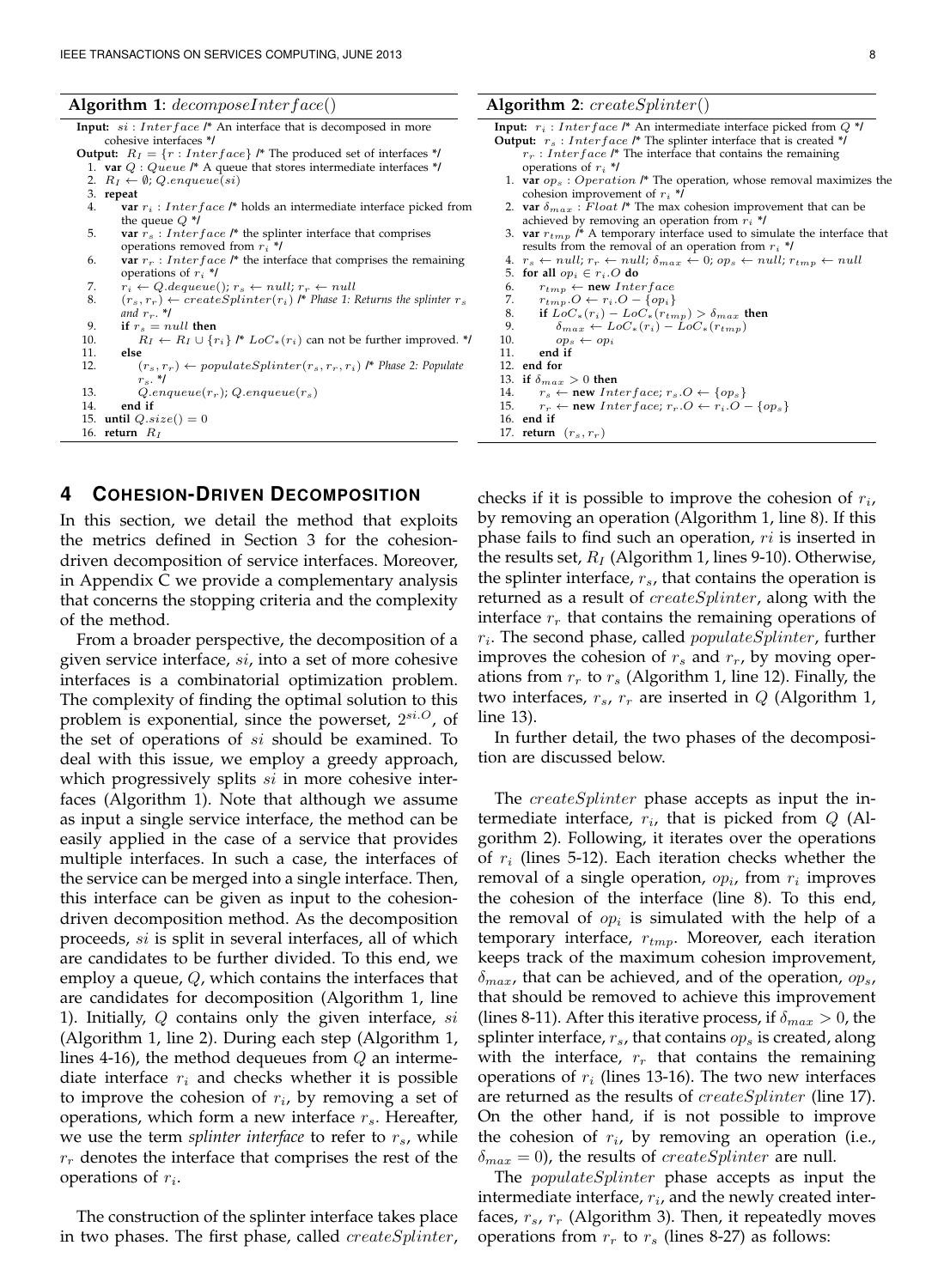- *•* The *populateSplinter* iterates over the operations of *r<sup>r</sup>* (lines 11-23). Each iteration checks if an operation, *op<sup>i</sup>* , can be moved from *r<sup>r</sup>* to *rs*. To perform this check, the movement of the operation is simulated with the help of two temporary interfaces,  $r_{r_{tmp}}$ ,  $r_{s_{tmp}}$ . In particular,  $r_{r_{tmp}}$  is employed to calculate the cohesion improvement, *δ<sup>r</sup><sup>r</sup>* , that can be achieved for *rr*, if the operation is moved (lines 12-14). Similarly, *r<sup>s</sup>tmp* is employed to calculate the cohesion improvement, *δ<sup>r</sup><sup>s</sup>* , that can be achieved for *r<sup>s</sup>* (lines 15-17). The operation, *op<sup>i</sup>* , is considered as a candidate to be moved if the following conditions hold (line 18): (a) the cohesion of *rr*, after the move, is improved, i.e.,  $\delta_{r_r}$  > 0, (b) the cohesion of  $r_s$ , after the move, is also improved, i.e.,  $\delta_{r_s} > 0$ , and (c) the lack of cohesion of *rs*, after the move, is smaller than the lack of cohesion of the intermediate interface *r<sup>i</sup>* that was picked from *Q*. Each iteration further keeps track of the total cohesion improvement that can be achieved, by moving *op<sup>i</sup>* , from *r<sup>r</sup>* to *rs*. Moreover, it keeps track of the operation *op<sup>s</sup>* that maximizes the total cohesion improvement that can be achieved (lines 19-21).
- *•* The operation, *ops*, that maximizes the total cohesion improvement,  $\delta_{total}$ , is moved from  $r_r$  to *r<sup>s</sup>* (lines 24-26).
- The whole process stops when  $op_s = null$  (line 27) and the updated *rs*, *r<sup>r</sup>* are returned (line 28).

Back to our example, Figures 7, 8 and 9, give the three different decompositions of MessageQueue that result based on *LoCmsg*, *LoCconv* and *LoCdom*, respectively  $10$ . In particular, the message-level decomposition of MessageQueue consists of 6 interfaces. The average lack of message-level cohesion of the interfaces is 0,92. Hence, an improvement has been made compared to the initial interface (Figure 4), but the improvement is small. This result is anticipated because the message-level relations between the operations of MessageQueue are not strong (Figure 4). The conversation-level decomposition consists of 7 interfaces. The average lack of conversation-level cohesion in this case is 0.88. Again, the improvement compared to the initial interface is small, because the conversation-level relations between the operations of MessageQueue are not strong (Figure 5). The domain-level decomposition of MessageQueue consists of 4 interfaces and the average lack of domainlevel cohesion is 0.13. The improvement in this case is high, since the domain-level relations between the operations of MessageQueue are quite strong (Figure 6).

In the case of *LoCdom*, the detailed execution of Algorithm 1 consists of 3 main steps. In

#### **Algorithm 3**: *populateSplinter*()

- **Input:** *ri* : *Interface* **/\*** An intermediate interface picked from *Q* **\*/** *r<sup>s</sup>* : *Interface* **/\*** The splinter interface that was created in Phase 1 **\*/** *r<sup>r</sup>* : *Interface* **/\*** The interface that contains the remaining operations of *r<sup>i</sup>* **\*/**
- **Output:**  $r_s$  : *Interface*  $l^*$  The populated splinter interface that comprises operations removed from *r<sup>r</sup>* **\*/**
	- *r<sup>r</sup>* : *Interface* **/\*** The interface that contains the remaining operations of *r<sup>i</sup>* **\*/**
	- 1. **var**  $\delta_{r_r}$ : *Float*  $\ell^*$  The cohesion improvement that can be achieved by removing an operation from *r<sup>r</sup>* **\*/** 2. **var** *δrs* : *F loat* **/\*** The cohesion improvement that can be achieved
	- by adding an operation to *r<sup>s</sup>* **\*/**
	- 3. **var**  $\delta_{total}$ : *Float*  $\ell^*$  The total cohesion improvement  $(\delta_{r_r} + \delta_{r_s})$ that can be achieved by moving an operation from  $r_r$  to  $r_s$  \*/
	- 4. **var**  $op_s$  : *Operation*  $\hat{I}^*$  The operation that is moved from  $r_r$  to  $r_s$  \*/ 5. **var**  $r_{rtmp}$ ,  $r_{stmp}$  : *Interface*  $l^*$  Temporary interfaces used to simulate the interfaces that result after moving an operation from  $r_r$ to *r<sup>s</sup>* **\*/**
	- 6. *rrtmp ← null*; *rstmp ← null* 7. **/\*** Move operations from *r<sup>r</sup>* to *r<sup>s</sup>* **\*/**
	-
	- 8. **repeat**
- 9.  $op_s \leftarrow null; \delta_{rr} \leftarrow 0; \delta_{rs} \leftarrow 0; \delta_{total} \leftarrow 0$ <br>10. /\* Find the operation  $op_s$  that improves the c  $\prime^*$  Find the operation  $op_s$  that improves the cohesion of  $r_r$  and  $r_s,$ and maximizes *δtotal* **\*/**
- 11. **for all**  $op_i \in r_r$ . O **do**<br>12. *r*<sub>*rt*</sub>  $\leftarrow$  **new** Int
- 12.  $r_{rtmp} \leftarrow new \, Interface$ <br>
13  $r_{-} \quad O \leftarrow r_{-} \, O \{on\}$
- 13.  $r_{r_{tmp}}$  *, O* ←  $r_r$  *.O* − {*op<sub><i>i*</sub>}</sup>
- 14.  $\delta_{r_r} \leftarrow \text{LoC}_*(r_r) \text{LoC}_*(r_{r_{tmp}})$
- 15.  $r_{s_{tmp}} \leftarrow \textbf{new} \text{ } Interface$ <br>16.  $r_{s} \cdot Q \leftarrow r_{s} \cdot Q \cup \{op_{i}\}\}$
- 16.  $r_{s_{tmp}}$   $O \leftarrow r_s$   $O \cup \{op_i\}$
- 17.  $\delta_{r_s} \leftarrow \text{LoC}_*(r_s) \text{LoC}_*(r_{s_{tmp}})$
- 18. **if**  $((\delta_{r_r} > 0) \land (\delta_{r_s} > 0) \land (LoC_*(r_{s_{tmp}}) < LoC_*(r_i)))$
- **then**
- 19. **if**  $\delta_{rs} + \delta_{rr} > \delta_{total}$  then<br>
20.  $\delta_{total} \leftarrow \delta_{rs} + \delta_{rr}$ ;  $op_s \leftarrow op_i$ 
	-
- 21. **end if**
- 22. **end if** end for
- **/\*** Move the operation *op<sup>s</sup>* **\*/**
- 24. **if**  $op_s \neq null$  **then**<br>25.  $r_r \cdot O \leftarrow r_r \cdot O$
- 25.  $r_r \cdot O \leftarrow r_r \cdot O \{op_s\}; r_s \cdot O \leftarrow r_s \cdot O \cup \{op_s\}$ <br>26. **end if**
- end if
- 27. **until**  $op_s = null$ <br>28. **return**  $(r_s, r_r)$  $return (r<sub>s</sub>, r<sub>r</sub>)$



# Fig. 7. Decomposition of MessageQueue, based on *LoCmsg*.

the first step, the general queue management operations (DeleteQueue, SetQueueAttributes and GetQueueAttributes) are removed from MessageQueue. These operations constitute the splinter interface,  $r_{s_1}$  (in Figure 1, this interface appears with the name QueueMgt). The remaining operations form  $r_{r_1}$ . Overall, the lack of cohesion of  $r_{s_1}$  is 0.33, while the lack

<sup>10.</sup> The input to the method was the 2007 version of the interface, aws.amazon.com/articles/Amazon-SQS/1148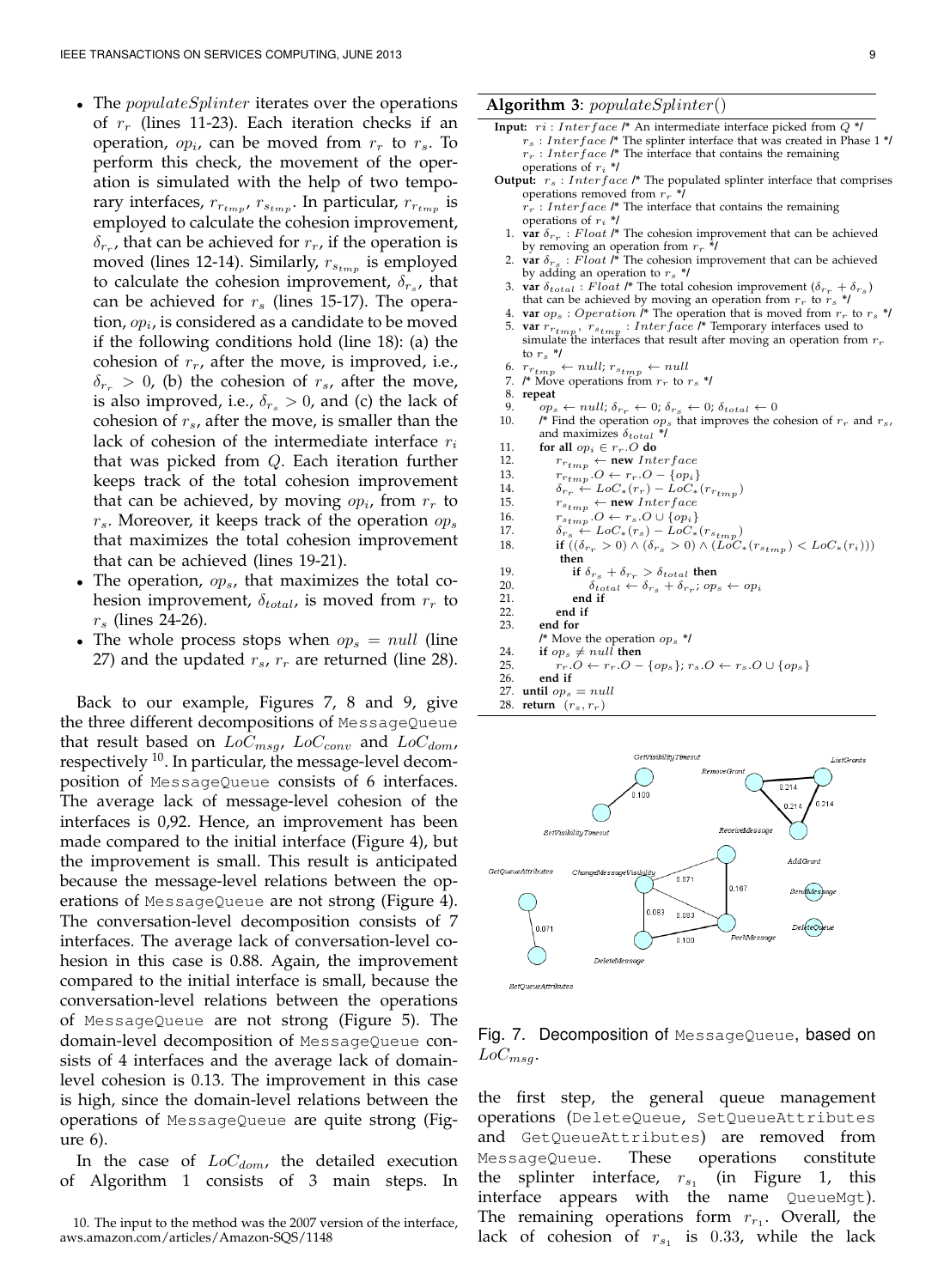

Fig. 8. Decomposition of MessageQueue, based on *LoCconv*.



Fig. 9. Decomposition of MessageQueue, based on *LoCdom*.

of cohesion of  $r_{r_1}$  is 0.72. In the second step,  $r_{r_1}$ is decomposed. In particular, the timeout management operations (GetVisibilityTimeout and SetVisibilityTimeout) are removed from  $r_{r_1}$ , and the splinter interface,  $r_{s_2}$ , is formed (in Figure 1, this interface is called TimeoutMgt). The rest of the operations of  $r_{r_1}$ , form  $r_{r_2}$ . The lack of cohesion of  $r_{s_2}$  is 0, while the lack of cohesion of  $r_{r_2}$  is 0.61. In the last step,  $r_{r_2}$  is decomposed, by removing the access rights management operations (AddGrant, RemoveGrant and ListGrants), which constitute the splinter interface,  $r_{s_3}$  (in Figure 1, this interface is named GrantsMgt). The rest of the operations (SendMessage, ReceiveMessage, PeekMessage, DeleteMessage **RQ2:** Is the number of produced interfaces reasonable and ChangeMessageVisibility) are related to messaging and form  $r_{r_3}$  (in Figure 1, this interface appears as  $MsgMgt$ ). The lack of cohesion of  $r_{s_3}$  is 0, while the lack of cohesion of  $r_{r_3}$  is 0.2. To sum up, the results of the decomposition of MessageQueue are  $R_I = \{r_{s_1}, r_{s_2}, r_{s_3}, r_{r_3}\}.$ 

## **5 VALIDATION**

To validate the proposed approach we developed a prototype tool in Java which is available, upon request, under a GPL license <sup>11</sup>. Our validation is based on real-world services, provided by Amazon and Yahoo. Specifically, we selected services that provide interfaces with at least 10 operations. Overall, we used 11 Amazon services and 11 Yahoo services<sup>12</sup>. Hereafter, we use identifiers A1-A11 and Y1-Y11 to refer, respectively, to the interfaces of the Amazon and the Yahoo services that we used. Table 3 provides the mapping between the identifiers and the service interfaces, along with the sizes of the interfaces (i.e., the number of provided operations) and the values of *LoCmsg*, *LoCconv* and *LoCdom* for the interfaces.

In the rest of this section we detail our findings. In Section 5.1 we concentrate on the effectiveness of the proposed approach from a quantitative perspective. In Section 5.2, we discuss the usefulness of the approach from the developers' perspective. Finally, in Section 5.3 we discuss threats to validity.

TABLE 3 Amazon & Yahoo case studies.

| (a) Amazon: aws.amazon.com/     |      |                |                        |              |                        |  |  |  |
|---------------------------------|------|----------------|------------------------|--------------|------------------------|--|--|--|
| Service Interface               |      |                |                        |              |                        |  |  |  |
| Name                            | Size | ID             | $\overline{LoC_{msg}}$ | $LoC_{conv}$ | $\overline{LoC_{dom}}$ |  |  |  |
| AmazonEC2PortType               | 87   | A1             | 0.98                   | 0.99         | 0.94                   |  |  |  |
| MechanicalTurkRequesterPortType | 27   | A2             | 0.92                   | 0.84         | 0.83                   |  |  |  |
| AmazonFPSPortType               | 27   | A <sub>3</sub> | 0.92                   | 0.97         | 0.96                   |  |  |  |
| AmazonRDSv2PortType             | 23   | A4             | 0.91                   | 0.96         | 0.56                   |  |  |  |
| AmazonVPCPortType               | 21   | A <sub>5</sub> | 0.95                   | 0.98         | 0.82                   |  |  |  |
| AmazonFWSInboundPortType        | 18   | A6             | 0.93                   | 0.96         | 0.73                   |  |  |  |
| Amazon <sub>S3</sub>            | 16   | A7             | 0.89                   | 0.97         | 0.75                   |  |  |  |
| AmazonSNSPortType               | 13   | A8             | 0.96                   | 0.97         | 0.84                   |  |  |  |
| ElasticLoadBalancingPortType    | 13   | A9             | 0.93                   | 0.97         | 0.72                   |  |  |  |
| MessageQueue                    | 13   | A10            | 0.98                   | 0.98         | 0.81                   |  |  |  |
| AutoScalingPortType             | 13   | A11            | 0.96                   | 0.98         | 0.79                   |  |  |  |

(b) *Yahoo:developer.searchmarketing.yahoo.com/docs/V6/reference/*

| Service Interface             |      |                 |                        |                         |                        |  |  |
|-------------------------------|------|-----------------|------------------------|-------------------------|------------------------|--|--|
| Name                          | Size | ID              | $\overline{Loc}_{msq}$ | $\overline{LoC_{conv}}$ | $\overline{LoC_{dom}}$ |  |  |
| KeywordService                | 34   | Y1              | 0.84                   | 0.93                    | 0.91                   |  |  |
| AdGroupService                | 28   | Y2              | 0.84                   | 0.94                    | 0.65                   |  |  |
| <b>UserManagementService</b>  | 28   | Y3              | 0.96                   | 0.97                    | 0.91                   |  |  |
| <b>TargetingService</b>       | 23   | $\overline{Y4}$ | 0.74                   | 0.96                    | 0.74                   |  |  |
| <b>AccountService</b>         | 20   | Y5              | 0.92                   | 0.98                    | 0.88                   |  |  |
| AdService                     | 20   | Y6              | 0.79                   | 0.89                    | 0.88                   |  |  |
| CampaignService               | 19   | Y7              | 0.83                   | 0.91                    | 0.91                   |  |  |
| <b>BasicReportService</b>     | 12   | Y8              | 0.91                   | 0.99                    | 0.92                   |  |  |
| TargetingConverterService     | 12   | Y9              | 0.84                   | 0.80                    | 0.53                   |  |  |
| <b>ExcludedWordsService</b>   | 10   | Y10             | 0.72                   | 0.81                    | 0.54                   |  |  |
| GeographicalDictionaryService | 10   | Y11             | 0.79                   | 0.99                    | 0.65                   |  |  |

#### **5.1 Effectiveness**

To assess the effectiveness of the approach from a quantitative perspective we focus on the following research questions:

- **RQ1:** To what extent is cohesion improved by adopting the proposed method ?
	- with respect to the size of the decomposed interface ?

11. For information on requesting a copy of the tool see www.cs.uoi.gr/˜dathanas/software/software.htm

12. The WSDL specifications of the Amazon and the Yahoo services can be found at: www.cs.uoi.gr/˜zarras/WS-Decomp-Material/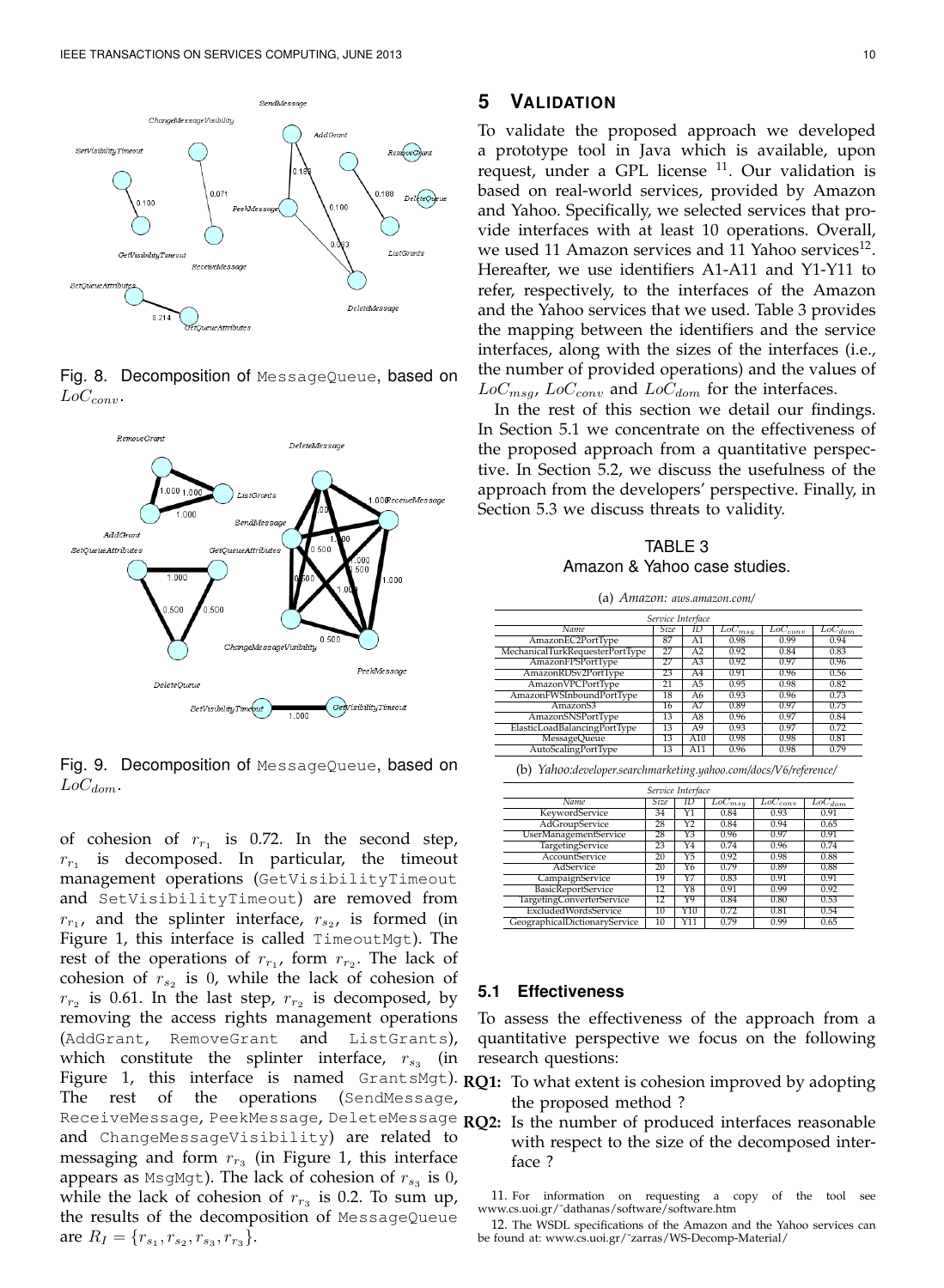To respond to these questions we decomposed the examined service interfaces, based on the metrics that we defined in Section 3, and the method that we detailed in Section 4. To address RQ1, we measured the *cohesion improvement*, *CI*(*si*), that is achieved for a service interface *si*. Formally, for a set of interfaces, *R<sup>I</sup>* , produced by the proposed method for  $si$ , the cohesion improvement is:  $CI(s_i)$  =  $\sum_{r \in R_I} (LoC_*(r,OpS_*))$ 

*LoC∗*(*si,OpS∗*)*− |RI |*  $\frac{S_*}{LoC_*(si, OppS_*)}$ *∗* 100%. To address RQ2, we measured the number of interfaces,  $DS(ii)$  = *|R<sup>I</sup> |*, produced by the proposed method for *si*. We further examined the relation between the number of operations offered by *si* (the independent variable) and *DS*(*si*) (the dependent variable), using ordinary least squares regression (OLS). Hereafter, we use the term, *decomposition of si*, to refer to the set of interfaces, *R<sup>I</sup>* , that is produced by the proposed method for *si*. Moreover, we use to term, *size of decomposition*, to refer to *DS*(*si*).

**RQ1:** Figure 10(left col.), gives the values of *CI* that we obtained for the examined service interfaces. Concerning our first question, the combination of the proposed method with the domain-level cohesion metric (i.e., *LoCdom*) was effective in all cases. The cohesion improvement for the domain-level decompositions is medium-high (*CI* ranges from 38% to 100%). The combination of the proposed method with **RQ1:** Does the proposed approach produce useful rethe message-level cohesion metric (i.e., *LoCmsg*) was also effective in all cases. The cohesion improvement **RQ2:** What are the developers' preferences (if any) for the message-level decompositions is medium (*CI* is up to 41.9%). Finally, the combination of the pro-**RQ3:** To what extent should the results be refined to posed method with the conversation-level cohesion metric (i.e., *LoCconv*) was effective in 77% of the cases. The cohesion improvement for the conversation-level decompositions is low. In 5 cases (A9, Y2, Y4, Y7, Y10), the similarities between the operations of the examined interfaces were such that the conversationlevel cohesion of the initial interfaces could not be further improved.

**RQ2:** Figure 10(middle col.), gives the values of *DS* that resulted for the examined interfaces. Moreover, Figure 10(right col.) gives the results of the OLS analysis; in the x-axis of the scatter plots we have the number of the operations that are offered by the examined interfaces, in the y-axis we have the values of *DS*, and at the lower left corner of the scatter plots we have the regression equations and the values of the *R*<sup>2</sup> statistic. In general, the values of the  $R^2$  statistic range from 0 to 1; high  $R^2$  values indicate that a regression equation explains well the relationship between the variables involved in the equation. In our analysis, the values of the  $R^2$  statistic are quite high (ranging from 0.71 to 0.89). Thus, the size of the decompositions, produced by the proposed method, linearly increases with the number of operations that are offered by the decomposed interfaces. The regression equations that we obtained for the different cohesion metrics are similar. The maximum value of the regression coefficients that could result from the OLS analysis is 1. A regression coefficient that equals to 1, would mean that the number of interfaces that are produced by the decomposition method equals to the number of operations of the decomposed interface. In our analysis, the regression coefficients are quite small, ranging from 0.33 to 0.35. Hence, the size of the produced decompositions is reasonable, with respect to the number of operations of the decomposed interface. Nevertheless, there are certain cases where the size of the produced decompositions is relatively high – see Fig. 10(middle col.). For instance, for the combination of the decomposition method with the domain-level cohesion metric we have the cases of A3 and Y3. Similarly, for the combination of the decomposition method with the message-level cohesion metric we have the cases of A3 and Y7. Finally, for the combination of the decomposition method with the conversation-level cohesion metric we have the cases of A2 and Y5.

### **5.2 The Developers' Opinions**

To evaluate the usefulness of the approach from the developers' perspective we investigate the following research questions:

- sults for the developers ?
- concerning the metrics that are employed ?
- fully satisfy the developers' needs ?

To address the aforementioned questions we looked for volunteers with the following skills: software development experience; knowledge of the serviceoriented computing paradigm, related technologies and standards. Overall, 10 volunteers participated in our study. The participants had 3 to 15 years experience in software development. They were all familiar with the service-oriented computing paradigm. We organized the participants in two groups. The first group assessed the decompositions of the Amazon service interfaces, while the second group assessed the decompositions of the Yahoo service interfaces.

In a first meeting with the participants, we explained the overall purpose of the study, without giving any details, concerning the metrics and the method used for the decomposition of the examined service interfaces. Following, we gave to each participant a document  $^{13}$  that contained the following information for each one of the examined interfaces: (a) a high-level description (represented as a UML class) of the interface; (b) the domain-level, the messagelevel and the conversation-level decompositions of the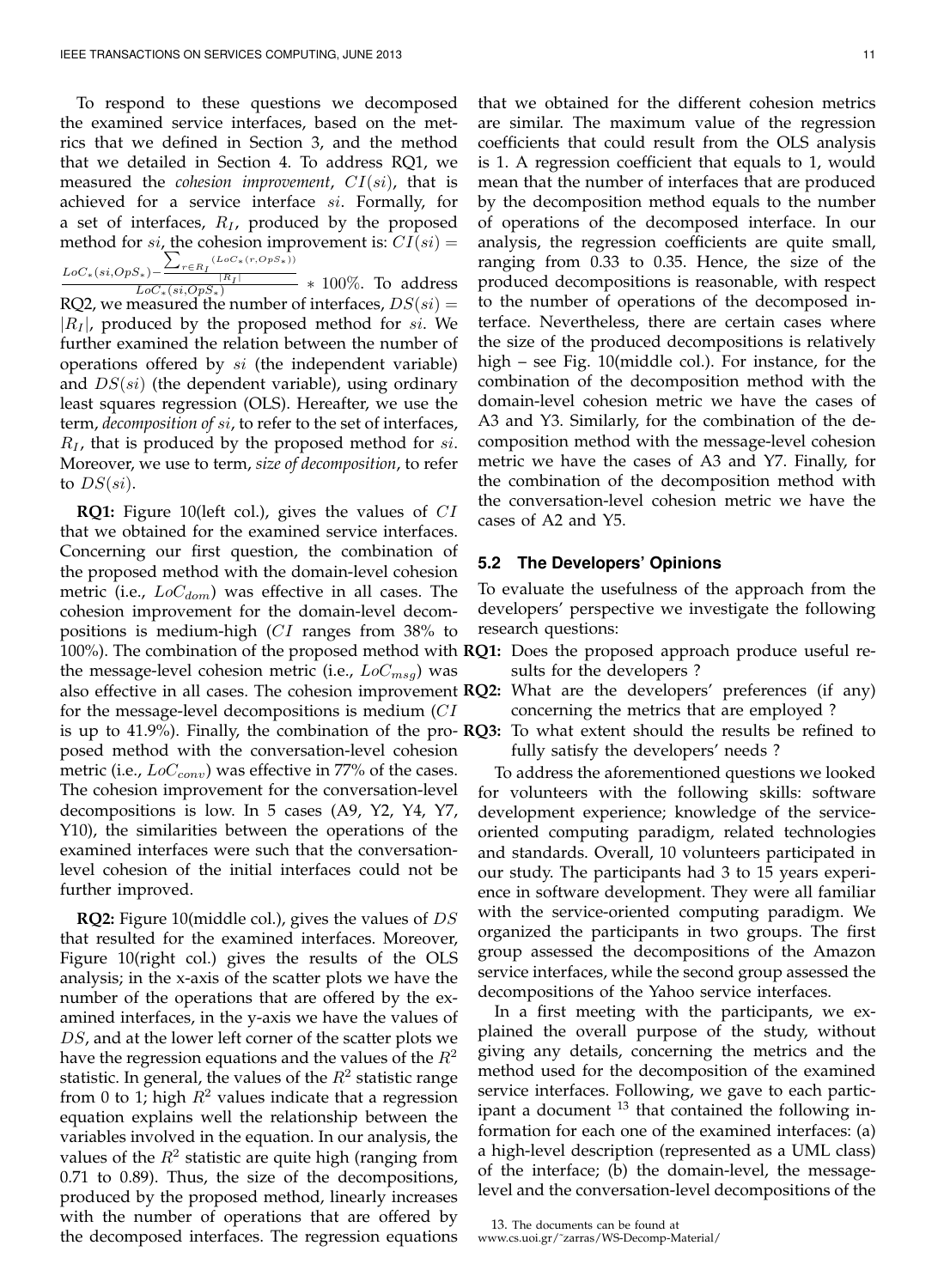

Fig. 10. Effectiveness Assessment.

interface. The decompositions were given in random order. The document further contained detailed instructions concerning the assessment tasks that should be performed for each one of the examined service interfaces. In the *first task*, the participants had to choose whether a service interface should be decomposed, or remain as is. In the *second task*, the participants had to report which of the provided decompositions is closest to their preferences; in this task the participants could also report that none of the provided decompositions is satisfactory. The *third task* was to suggest, if necessary, further changes on a selected decomposition.



Fig. 11. Usefulness from the developers' perspective.

In a second meeting with each of the participants, we collected the documents and we analyzed the participants' feedback. The participants' feedback is summarized in Figure 11. In this figure we use the following notations that correspond to the possible choices that could be made by a participant for a particular service interface: NO-SPLIT - the participant suggested that the interface should not be decomposed; NONE - none of the provided decompositions was selected by the participant; Msg - the participant selected the message-level decomposition; Conv - the participant selected the conversation-level decomposition; Dom - the participant selected the domain-level decomposition. Figure 11(a), gives for each service the percentage of the participants that made a particular choice. Finally, Figure 11(b) gives for each participant the percentage of the services for which he/she made a particular choice.

**RQ1:** Concerning the first question, the participants suggested to decompose most of the examined interfaces. The only exceptions are Y3, Y6, Y7 and Y11 (Figure 11(a)). For Y3, Y7 and Y11, one of the participants suggested to leave the interface as is, while the others were in favor of decomposing the interface. For Y6, two of the participants suggested to leave the interface as is. For most of the service interfaces, the participants selected decompositions that were among the ones that we provided. In the Amazon services, we have 4 cases (A3, A6, A7, A11 in Figure 11(a)), for which one of the participants was not satisfied by any of the provided decompositions. For A6 and A7, the participants proposed their own decompositions. Specifically, the proposed decomposition for A6 was: "3 interfaces to manage fulfilment, items and shipments". For A7 the suggestion was: "3 interfaces for objects, buckets, access policies". In the Yahoo services, we have the case of Y1 (Figure 11(a)), for which two of the participants were not satisfied by any of the provided decompositions. The participants pointed out that the proposed decompositions do not separate clearly the underlying concepts (keywords,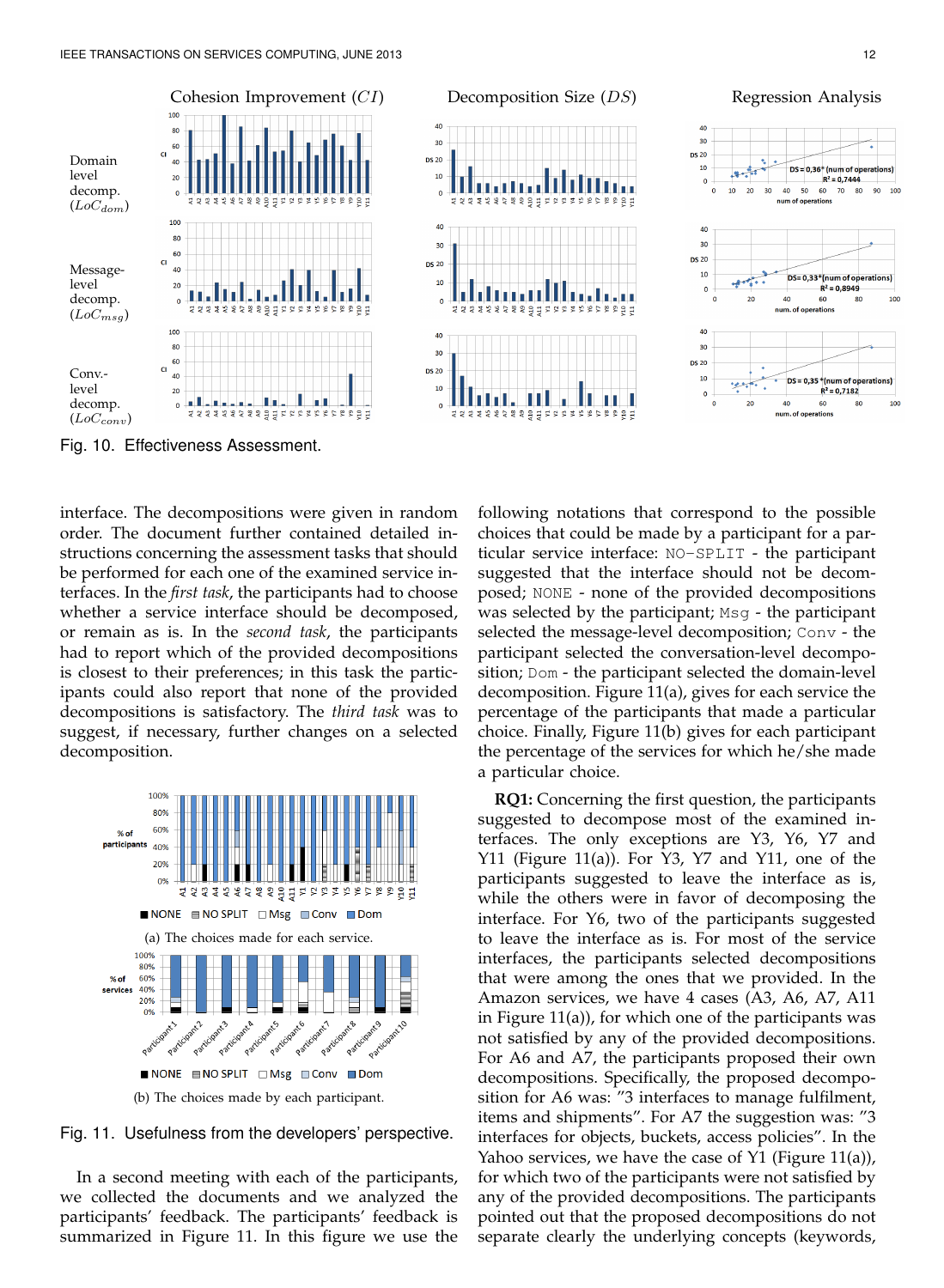bids, adGroups, optimization guidelines). Moreover, in the Yahoo services we have the case of Y5 (Figure 11(a)), for which one of the participants proposed his own decomposition: "three sets of operations one for the standard accounts, one for the mobile accounts and one for the credit cards".

**RQ2:** Regarding the second question, the domainlevel cohesion metric worked very well for the participants. Specifically, in 63% of the services, more than 80% of the participants selected the domainlevel decomposition (Figure 11(a)). Concerning each one of the participants, the percentage of the services for which the domain-level decomposition was selected ranges from 36% to 100% (Figure 11(b)). On the other hand, the percentage of the services for which the message-level decomposition was selected ranges from  $0\%$  to  $36\%$  (Figure 11(b)). Finally, the percentage of the services for which the conversationlevel decomposition was selected ranges from 0% to 9% (Figure 11(b)).

**RQ3:** Concerning the third question, in several cases the participants did not suggest any changes in the selected decompositions. In the 55 decompositions that have been chosen for the Amazon services (5 participants  $\times$  11 services) there were 21 such occurrences; in the 55 decompositions of the Yahoo services this amounted to 18 occurrences. However, we also have several cases for which the participants moved certain operations between interfaces. In the 55 decompositions that have been chosen for the Amazon services there were 20 such occurrences; in the 55 Yahoo decompositions, this amounted to 14 occurrences. Moreover in several cases the participants decreased the size of the decompositions by merging certain interfaces. Specifically, we had 21 occurrences for the Amazon services and 24 occurrences for the Yahoo services. The details of the individual participants' suggestions are found in Appendix D.

TABLE 4  $X<sup>2</sup>$  test for the overall results.

|                          | NO-SPLIT | <b>NONE</b> | Msa    | Conv   | Dom    |
|--------------------------|----------|-------------|--------|--------|--------|
| Observed                 | 4.50%    | 5.40%       | 13.51% | 2.70%  | 73.87% |
| Expected                 | 20.00%   | 20.00%      | 20.00% | 20.00% | 20.00% |
| Squared diffs.           | 12.00    | 10.65       | 2.10   | 14.95  | 145.11 |
| $Y^2$                    | 184.83   |             |        |        |        |
| $\scriptstyle\rho$ value | 6.81E-39 |             |        |        |        |

To conclude this study, we performed a  $X^2$  test, so as to check the statistical significance of the results. The goal of the test was to examine the following null hypothesis:

 $H_0$ : The choices that have been made by the participants are not significantly different from the ones that we would have by chance alone.

Table 4 provides the details for the  $X^2$  test that we performed. In particular, the first row of Table 4 gives the percentages of NO-SPLIT, NONE, Msg, Conv and Dom that we observed in the study in the overall 110

choices that have been made by the participants (22 services *×* 5 participants per service). The second row of Table 4 gives the percentages of NO-SPLIT, NONE, Msg, Conv and Dom, that we would have by chance alone. Based on the squared differences between the expected and the observed percentages, the overall *X*<sup>2</sup> value that we got is 184.83. Then, according to the  $X^2$ distribution, the probability of having a  $X^2$  as large as 184.83, by chance alone, is too small ( $\rho \ll 0.001$ ). Therefore, we rejected  $H_0$ .

### **5.3 Threats to Validity**

A possible threat to the internal validity of the results that we obtained from the developers' involved in the validation is the developers' fatigue or boredom. To reduce this threat we arranged our study according to the developers' availability, instead of imposing a strict schedule. To avoid effects caused by interactions between the developers, we made clear that the required tasks should not be performed in a collaborative manner. Finally, to avoid learning effects, the different decompositions of each interface were provided to the developers in a random order. Regarding external validity, our validation is among the very few ones [27], [6] that involve real services. Specifically, we used a representative set of services, provided by two major service providers; the services offer diverse functionalities and their interfaces vary in size and complexity. Moreover, we employed a representative set of developers that have knowledge of the service-oriented computing paradigm, related technologies and standards. On the other hand, a possible limitation is that the validation was not based on a large number of developers. Nevertheless, the number of developers that we considered is comparable with other similar studies [5], [9], [7].

## **6 CONCLUSION**

**Take away:** In this paper, we have proposed an approach that enables the cohesion-driven decomposition of service interfaces, without information on how the services are implemented. Our experimental findings showed that the proposed approach is able to improve cohesion. The number of interfaces produced by the approach linearly increases with the size of the decomposed interface. In general, the developers found the proposed approach useful.

**Limitations & future perspectives:** As anticipated, the decompositions produced by the method are not perfectly adjusted to the developers' needs. In certain cases, the developers would prefer smaller and more cohesive decompositions, therefore there is further room to improve the proposed method. Future work can be pursued towards avoiding unnecessary splits and accounting for the user's positive/negative feedback. At the same time, although our approach is based on the practical assumption that only service